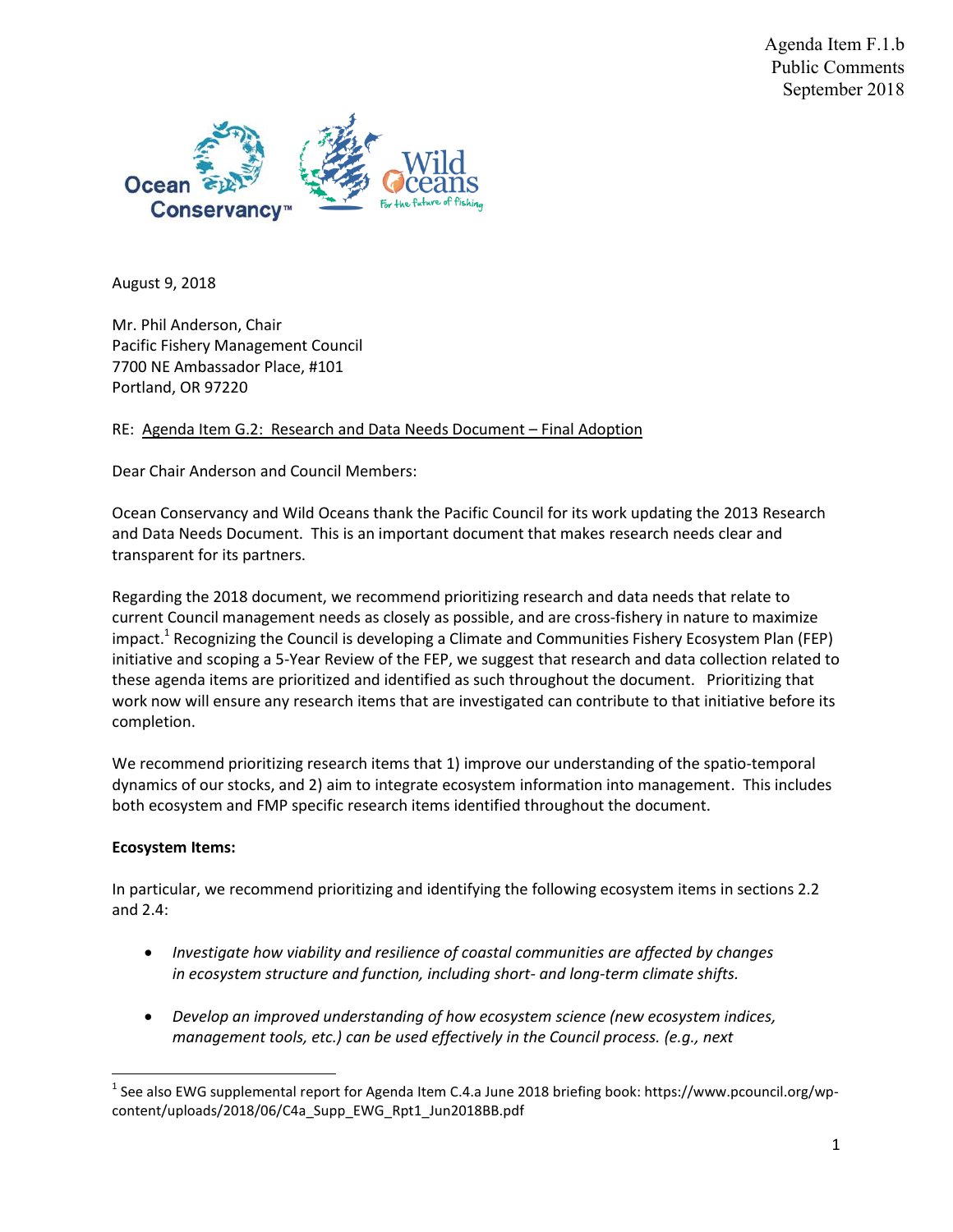*generation ecosystem MSEs that include governance considerations)*

- *Better connect ecosystem indices to assessments and biologically or socially meaningful reference points.*
- *Monitor, model, and predict changes in distribution of species related to changes in ocean conditions and climate. Identify how climate change will affect spatio-temporal ocean distributions and the overlap between predator-prey assemblages. Identify how distribution shifts will impact jurisdictions and communities.*
- *Better understand spatial structure and geographic range (meta-population structure) of managed stocks and investigate what are the most appropriate spatial scales for management.*

In addition to the ecosystem items included in the document, a targeted effort to apply the existing tools' outputs to management through scenario planning would be highly beneficial to the Council. During the Climate and Communities workshop held in May 2018, the idea of disaster, or scenario, planning was identified as a useful and proven mechanism for preparedness. We recommend moving forward with that concept. Generic worst case scenarios can be developed and used to guide and prioritize many of the research recommendation made throughout this document. The existing Atlantis studies, such as those relating to ocean acidification can also be used to develop, and test, those scenarios.

## **FMP specific items:**

We recommend the following FMP-specific items be prioritized. Of note is that most FMP sections identify the need for inclusion of environmental considerations into stock assessments and management, as well as the need to gain a better understanding of the spatial patterns that may impact future management as stocks begin to shift under a changing climate.

- 1. Section 4.0 Groundfish:
	- a. Section 4.11.1 *Stock Boundaries* and 4.11.2 *Spatial Models*. Understanding the distribution of species is a core component of on the climate and communities initiative. Developing objective methods to determine those stock boundaries and monitoring for potential shifts over time of recruitment, migration, and growth through a finer scale parsing of spatial dynamics will ensure management can be responsive to those change and vulnerable fisheries can be identified in advance.
	- b. Section 4.11.5 *Environmental or Ecosystem Influences*. While the warm blob likely had some negative impacts on fish stock understanding the acute impacts of the warm blob will provide insights into how fish populations respond to changing ocean conditions and provide needed information to assess the cumulative impacts of recurring events moving forward.
- 2. Section 5.0 Salmon
	- a. Section 5.2.2 *Ocean Distribution of Natural Stock* and *Forecasting Precision and Accuracy*. This item aims to better understand how environmental signals may be impacting stock distribution, migration, forecasts and fishing participation under a changing climate